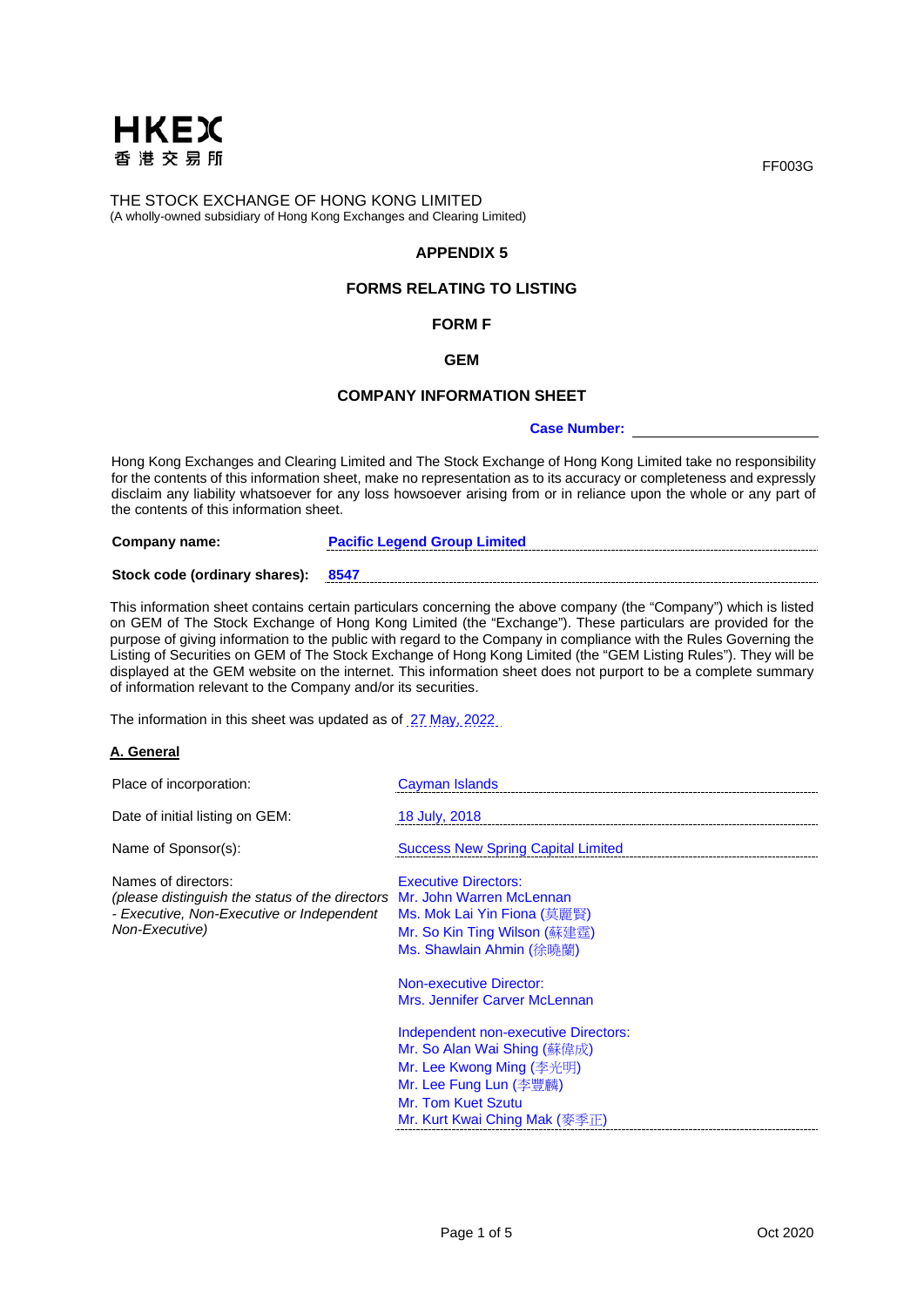# THE STOCK EXCHANGE OF HONG KONG LIMITED

(A wholly-owned subsidiary of Hong Kong Exchanges and Clearing Limited)

| Name(s) of substantial shareholder(s):<br>(as such term is defined in rule 1.01 of the                                    | <b>Name</b>                                      | Capital/Nature of<br><b>Interest</b>                                                                                                      | <b>Number</b><br>of<br><b>Shares Held</b><br>(Note 1) | Percentage of<br>Shareholding<br>(Note 2) |
|---------------------------------------------------------------------------------------------------------------------------|--------------------------------------------------|-------------------------------------------------------------------------------------------------------------------------------------------|-------------------------------------------------------|-------------------------------------------|
| <b>GEM Listing Rules) and their respective</b><br>interests in the ordinary shares and other<br>securities of the Company | <b>Double Lions</b><br>Limited                   | <b>Beneficial interest</b>                                                                                                                | 414,500,000<br>(L)                                    | 31.40%                                    |
|                                                                                                                           | Mr. John<br>Warren<br><b>McLennan</b>            | Interest in controlled<br>corporation and<br>interest held jointly<br>with other persons<br>(Note 3)                                      | 414,500,000<br>(L)                                    | 31.40%                                    |
|                                                                                                                           | Mrs. Jennifer<br>Carver<br><b>McLennan</b>       | <b>Interest of Spouse</b><br>(Note 4)                                                                                                     | 414,500,000<br>(L)                                    | 31.40%                                    |
|                                                                                                                           | Ms. Tracy-<br>Ann<br><b>Fitzpatrick</b>          | Interest in controlled<br>corporation and<br>interest held jointly<br>with other persons<br>(Note 3)                                      | 414,500,000<br>(L)                                    | 31.40%                                    |
|                                                                                                                           | Mr. David<br><b>Frances</b><br><b>Bulbeck</b>    | <b>Interest of Spouse</b><br>(Note 5)                                                                                                     | 414,500,000<br>(L)                                    | 31.40%                                    |
|                                                                                                                           | Ms. Alison<br>Siobhan<br><b>Bailey</b>           | Interest in a<br>controlled<br>corporation, interest<br>held jointly with<br>other persons (Note<br>3) and interest of<br>spouse (Note 6) | 414,500,000<br>(L)                                    | 31.40%                                    |
|                                                                                                                           | Mr. James<br>Seymour<br><b>Dickson</b><br>Leach  | Interest in a<br>controlled<br>corporation, interest<br>held jointly with<br>other persons (Note<br>3) and interest of<br>spouse          | 414,500,000<br>(L)                                    | 31.40%                                    |
|                                                                                                                           | Mr. John<br><b>Martin</b><br><b>Rinderknecht</b> | Interest in a<br>controlled<br>corporation and<br>interest held jointly<br>with other persons<br>(Note 3)                                 | 414,500,000<br>(L)                                    | 31.40%                                    |
|                                                                                                                           | Mr. Cheung<br>Wai Keung                          | <b>Beneficial interest</b>                                                                                                                | 200,000,000<br>(L)                                    | 15.15%                                    |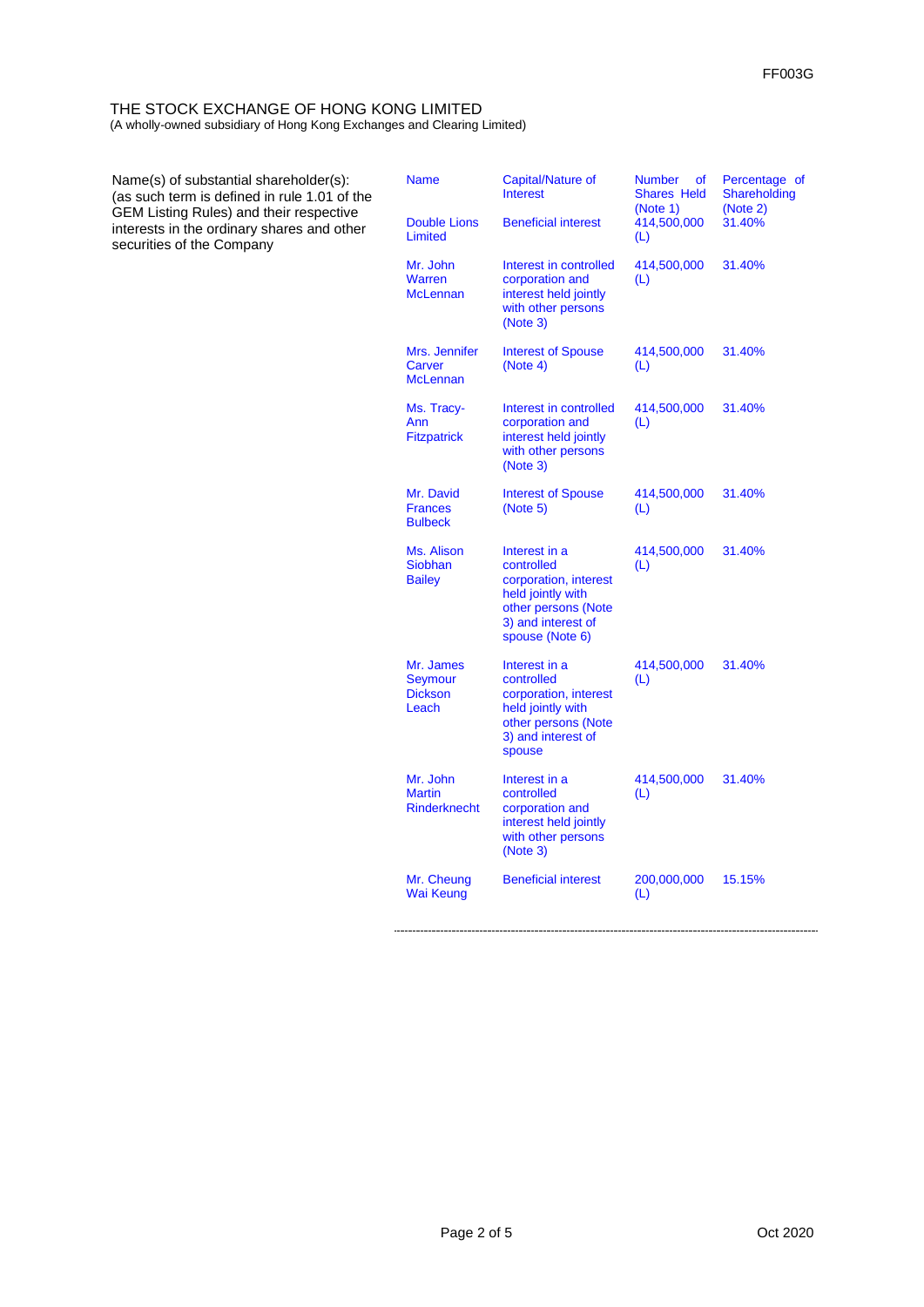#### THE STOCK EXCHANGE OF HONG KONG LIMITED (A wholly-owned subsidiary of Hong Kong Exchanges and Clearing Limited)

Notes:

- (1)The letter "L" denotes the entity/person's long position in the shares of Pacific Legend Group Limited (the "Shares").
- (2)The calculation is based on the total number of 1,320,000,000 Shares in issue immediately following the completion of the capitalization issue and the share offer (without taking into account any Share which may be issued upon exercise of any option which may be granted under the share option scheme).
- (3) Double Lions Limited is owned as to 40.48% by Mr. John Warren McLennan, 20.00% by Ms. Tracy-Ann Fitzpatrick, 14.88% by Ms. Alison Siobhan Bailey, 14.88% by Mr. John Martin Rinderknecht and 9.76% by Mr. James Seymour Dickson Leach (collectively, with Double Lions Limited, the "Controlling Shareholders"). Each of the Controlling Shareholders executed the deed of confirmation dated 12 February 2018 confirming the existence of their acting in concert and are deemed to be interested in all the Shares owned by Double Lions Limited.
- (4) Mrs. Jennifer Carver McLennan is the spouse of Mr. John Warren McLennan and is deemed to be interested in the Shares held by Mr. John Warren McLennan by virtue of the Securities and Futures Ordinance.
- (5) Mr. David Frances Bulbeck is the spouse of Ms. Tracy-Ann Fitzpatrick and is deemed to be interested in the Shares held by Ms. Tracy-Ann Fitzpatrick by virtue of the Securities and Futures Ordinance.
- (6) Ms. Alison Siobhan Bailey and Mr. James Seymour Dickson Leach are married to each other and each of them is deemed to be interested in the Shares held by her/his spouse via Double Lions Limited by virtue of the Securities and Futures Ordinance.

Name(s) of company(ies) listed on GEM or the Main Board of the Stock Exchange within the same group as the Company: N/A

| Financial year end date:                     | 31 December                                                                                                                                          |
|----------------------------------------------|------------------------------------------------------------------------------------------------------------------------------------------------------|
| Registered address:                          | <b>Cricket Square</b><br><b>Hutchins Drive</b><br>P.O. Box 2681<br><b>Grand Cayman</b><br>KY1-1111<br>Cayman Islands                                 |
| Head office and principal place of business: | Head office and principal place of business in Hong Kong:<br>Units 1202-04, Level 12<br><b>Cyberport 2</b><br>100 Cyberport Road<br><b>Hong Kong</b> |
| Web-site address (if applicable):            | www.pacificlegendgroup.com                                                                                                                           |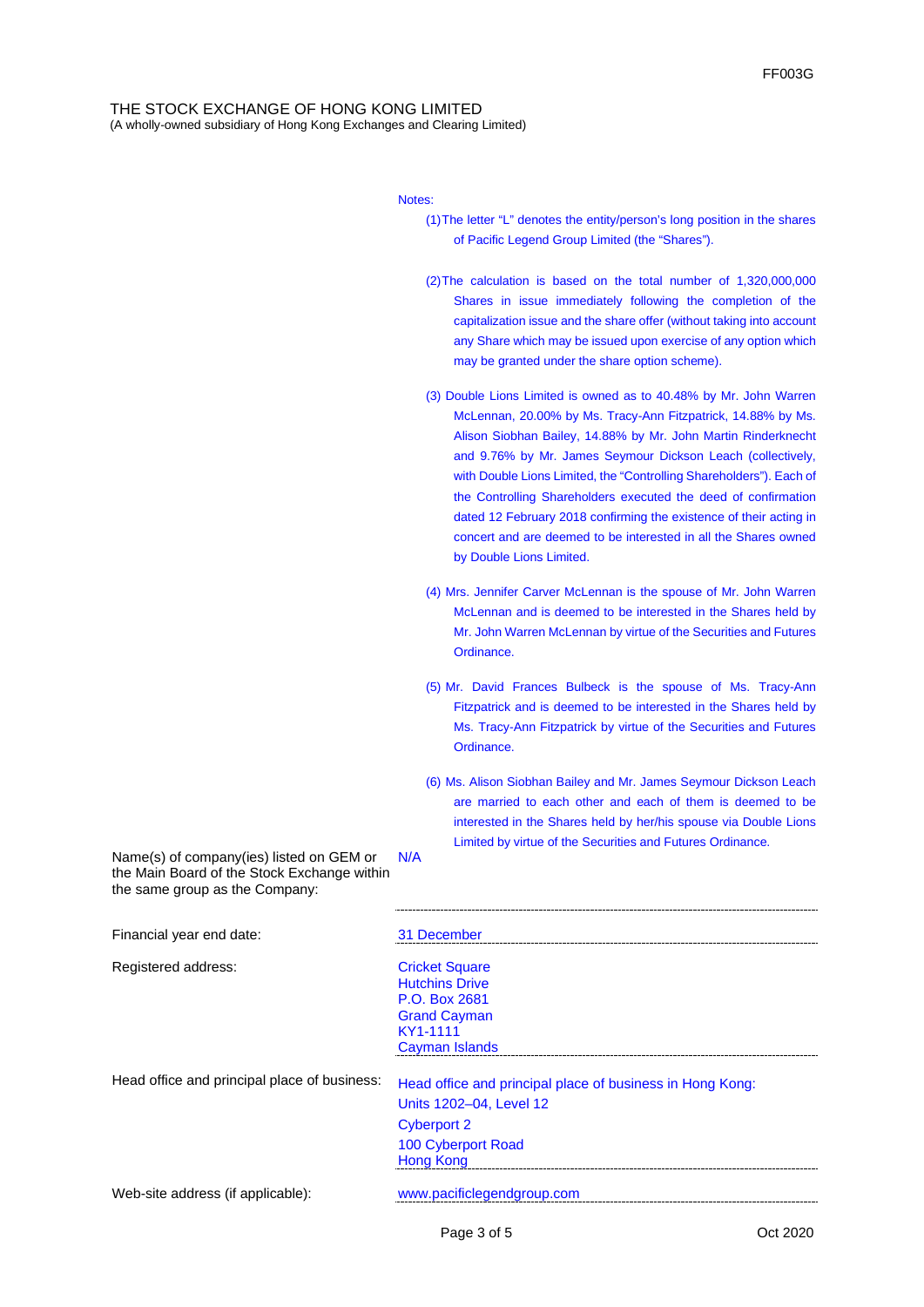#### THE STOCK EXCHANGE OF HONG KONG LIMITED (A wholly-owned subsidiary of Hong Kong Exchanges and Clearing Limited)

Share registrar: Cayman Islands principal share registrar and transfer office: Conyers Trust Company (Cayman) Limited Cricket Square Hutchins Drive P.O. Box 2681 Grand Cayman, KY1-1111 Cayman Islands Hong Kong branch share registrar and transfer office:

Tricor Investor Services Limited Level 54, Hopewell Centre 183 Queen's Road East Hong Kong

Auditors: **Baker Tilly Hong Kong Limited** 2nd Floor, 625 King's Road North Point Hong Kong

#### **B. Business activities**

*(Please insert here a brief description of the business activities undertaken by the Company and its subsidiaries.)*

Pacific Legend Group Limited and its subsidiaries principally operate three lines of business, namely, (i) sale of home furniture and accessories; (ii) rental of home furniture and accessories; and (iii) project and hospitality services, which typically involve styling, decorating and furnishing commercial or residential properties such as hotels, serviced apartments and showflats in Hong Kong, China and the United Arab Emirates.

#### **C. Ordinary shares**

| Number of ordinary shares in issue:                                                                           | 1,320,000,000      |
|---------------------------------------------------------------------------------------------------------------|--------------------|
| Par value of ordinary shares in issue:                                                                        | HK\$0.01 per share |
| Board lot size (in number of shares):                                                                         | 10,000             |
| Name of other stock exchange(s) on<br>which ordinary shares are also listed:                                  | N/A                |
| D. Warrants                                                                                                   |                    |
| Stock code:                                                                                                   | N/A                |
| Board lot size:                                                                                               | N/A                |
| Expiry date:                                                                                                  | N/A                |
| Exercise price:                                                                                               | N/A                |
| Conversion ratio:<br>(Not applicable if the warrant is<br>denominated in dollar value of<br>conversion right) | N/A                |
| No. of warrants outstanding:                                                                                  | N/A                |
| No. of shares falling to be issued upon N/A<br>the exercise of outstanding warrants:                          |                    |